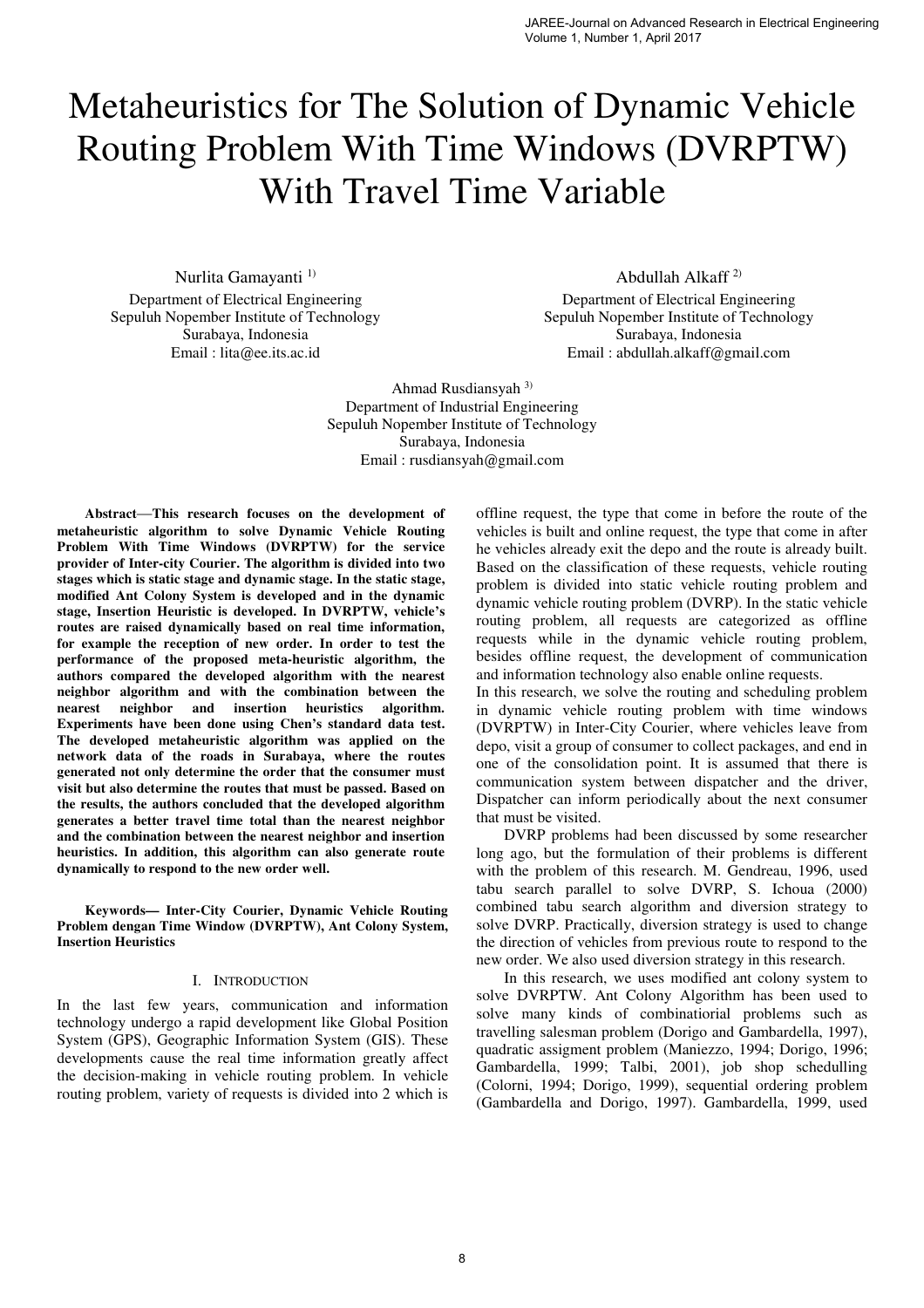multiple ant colony system to solve vehicle routing problem with time windows (VRPTW).

The developed algorithm will be tested by using Chen's standard data and will be implemented in road networks of Surabaya.

## II. DVRPTW OF INTER - CITY COURIER

Inter-City Courier is a provider of delivery service of both package and documents. The operation area of Inter-City Courier is between city. In Inter-City Courier, vehicles and courier leaves from depo, visit some consumer to get their packages in certain time window that spread in many locations widely, to be gathered in one of the consolidation point that fulfill the time window and produce the least travel time. In consolidation point, the packages will be allocated based on each package destinations. And then send to each destination by the vehicles. In this research, area of the problem is restricted only for the delivery until it reaches the consolidation point, while for the package delivery to the city destination is ignored.

#### *A.* Static Problems

In static phase, all the recieved requests are offline request. In Inter-City Courier, V vehicles collect packages in N consumer that already known. All the vehicles must leave from depo and ends in one of the 4 consolidation point that exist. Each of the consolidation point has time windows. In each of the consumer node, service must be done in each of the time windows' interval. with nearest neighbor + node insertion with the optimization rate of 26,62%. Vehicles are permitted to get to the consumer node before the starting point of the time windows and must wait until the starting point of the time windows come to do service but not permitted to get to the consumer node after the deadline of the time windows. Based on the description above, the problems could be denoted as follows:

- V : set of vehicles
- N : set of customer nodes
- $C \qquad : set \text{ of } \text{considering points}$
- Q : Vehicle maximum capacity
- $d_i$ : demand of node i,  $i \in N$
- $t_{ii}$ : travel time of edge(i,j) includes the
- $w_j^k$  : waiting time of vehicle  $k \in V$  at node
- $x_{ij}^k$ = 1 : if vehicle k visits node j
- immediately after node  $i \in N$ ,  $i \neq j$

 $= 0$  : otherwiswe

- $b_j^k$ : the time vehicle  $k \in V$  start service at node  $j \in N$
- *i* : the earliest start time for node  $i \in N$
- *i l* : the latest start time for node  $i ∈ N$
- *c g* : the beginning of time window for consolidation point  $c \in C$
- $h_c$ : the end of time window for consolidation point  $c \in C$
- $m_c^k$  : the time vehicle  $k \in V$  arrive at
- consolidation point  $c \in C$

The problem above could be formulated in the following mathematical model.

The objective function is to minimize the travel time total and waiting time in every consumer node.

$$
\sum_{k \in V} \sum_{i \in N} \sum_{j \in N} t_{ij} x_{ij}^k + w_j^k \tag{1}
$$

And as for the constraints of DVRPTW explained as follows.

a. Flow Constraint

- every consumer node is visited exactly one time by one vehicle.

$$
\sum_{k \in V} \sum_{i \in N} x_{ij}^{k} = 1 \qquad \forall j \in N \setminus \{0\}
$$
\n
$$
\sum_{k \in V} \sum_{j \in N} x_{ij}^{k} = 1 \qquad \forall i \in N \setminus \{0\}
$$
\n
$$
(2)
$$

- every vehicles mus leave consumer node imidiatelly after visiting.

$$
\sum_{i \in N} x_{ih}^k - \sum_{j \in N} x_{hj}^k = 0 \quad \forall h \in N \setminus \{0\}, \,\forall k \in V \tag{3}
$$

- every vehicles must leave from depo

$$
\sum_{i \in N \setminus \{0\}} x_{i0}^k = 1 \qquad \forall k \in V \tag{4}
$$

- every vehicles must end in the same consolidation point

$$
\sum_{i \in N \setminus \{0,c\}} x_{ic}^k = 1 \qquad \forall k \in V \tag{5}
$$

#### b.Capacity Constraint

- the amount of the package by every vehicle cannot exceed the amounts of vehicles.

$$
\sum_{i \in N} d_i \sum_{j \in N} x_{ij}^k \le Q \qquad \forall k \in V \tag{6}
$$

# c. Time Windows Constraint

- vehicles k cannot go into node j before time  $b_i^k + t_{ij}$  if passes from node i to node j

$$
\left[x_{ij}^{k}\left(b_{i}^{k}+t_{ij}\right)\leq b_{j}^{k}\quad\forall i\in N,\,\forall j\in N,\,\forall k\in V\right]
$$
\n(7)

$$
b_j^k = max\{e_j, b_i^k + t_{ij}\}\tag{8}
$$

- time to start the service in every consumer node by every vehicle must be in the interval time window each node

$$
e_i \le b_i^k \le l_i \qquad \forall i \in N, \forall k \in V \tag{9}
$$

- Every vehicles must get in the consolidation point in their interval time window.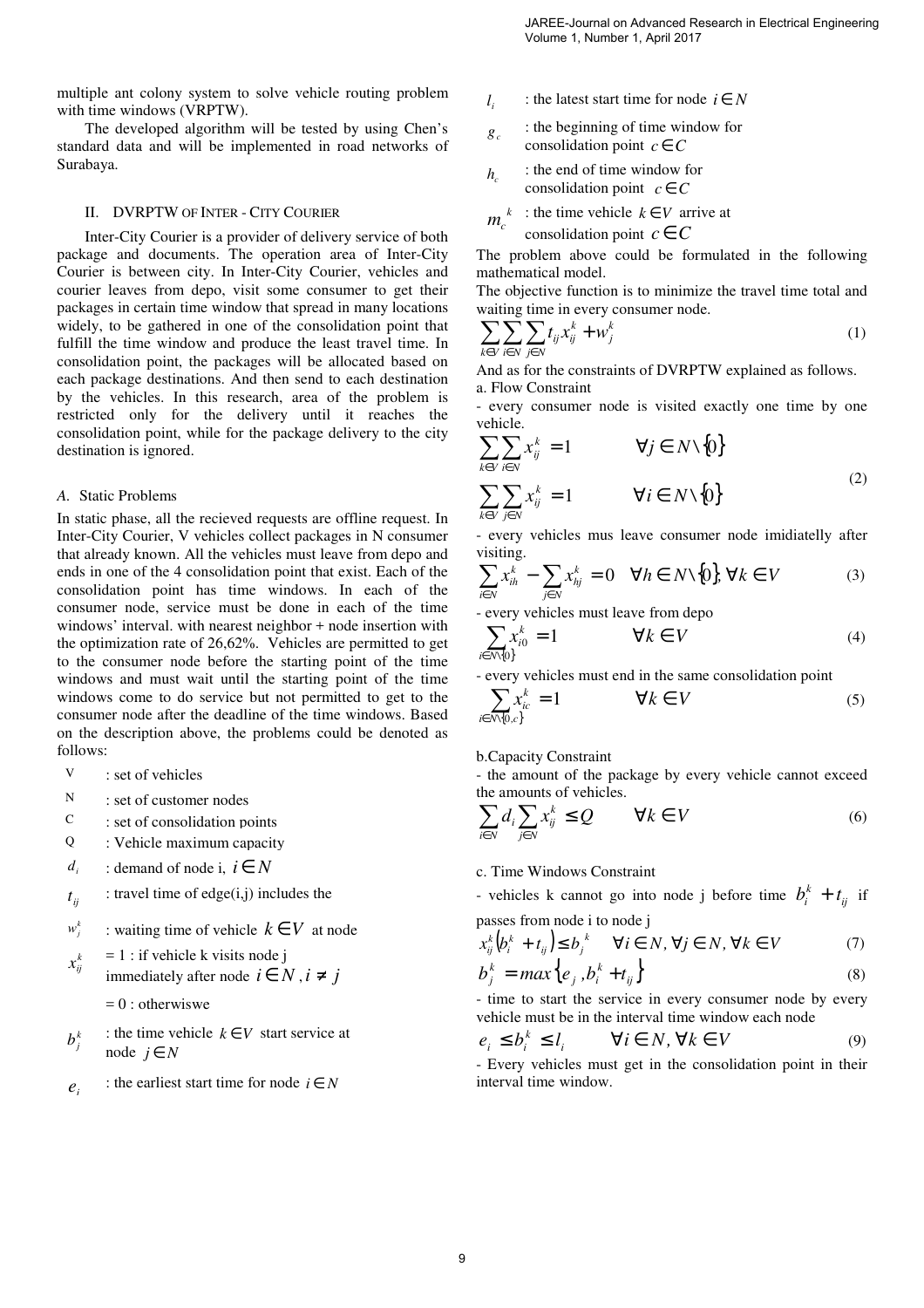$$
g_c \le m_c^k \le h_c \qquad \forall c \in C, \forall k \in V \tag{10}
$$

## *B.* Dynamic Problems

In the description of the static problem, route and scheduling that has been made consist of all the known requests (before the vehicles leaves depo). This kind of problem in known as Static Vehicle Routing Problem. But in reality, consumer request could be happened if the vehicles have already leaves depo and route is already be determined (online request), so the route must be updated to respond to the new request. This kind of problem is known as Dynamic Vehicle Routing

Problem. This problem can be illustrated like in Fig 1.



Fig.1. DVRPTW of Intercity Courier

#### III. METAHEURISTICS ALGORITHM

In this research, the development of the algorithm is divided into 2 stages which is algorithm to solve static problems and algorithm to solve dynamic problems.

#### C. Algorithm to Solve Static Problems

In the static phase, to get the route with the least total of travel time and waiting time we used modified ant colony system algorithm, of improved ant colony system (IACS). IACS algorithm is an ACS algorithm (Dorigo & Gambardella, 1999) that has already been through fixes in route construction rule and pheromone update rule.

Procedure of IACS algorithm is explained as follows :

Step 1:

Set the parameter

Step 2 :

Generate InitialSolution using Nearest Neighbor

Step 3 :

Apply Insertion Heuristics on InitialSolution and saved as 1 stSolution.

Iteration=  $1$ , Ant =  $2$ 

Step 4 :

Create solution based on state transition rule and dolocal pheromone update on every arcs which has been passed. Ant =  $Ant + 1$ 

Step 5:

JAREE-Journal on Advanced Research in Electrical Engineering Volume 1, Number 1, April 2017

If  $Ant > MaxAnt$  then  $Ant = 2$  and do step 6. If Ant  $\leq$  MaxAnt then do step 4

Step 6 :

Sort the second solution until JumlahMaxAnt solution.

Do insertion heuristics on the best solution and saved as 2<sup>nd</sup>Solution

Step 7 :

Do Global Pheromone Update on arcs that create 1<sup>st</sup>Solution and 2<sup>nd</sup>Solution

Step  $8:$ 

Compare the  $1<sup>st</sup>$ Solution and the  $2<sup>nd</sup>$ Solution, save the best solution as TheBestSolution.

In the next iteration,  $1<sup>st</sup>Solution = The BestSolution.$ 

Iterasi = Iterasi + 1

Step  $9:$ 

Stop.

# **Pheromone Initialization**

Initialization of pheromone in every arc is :  $(NxL_{_{NN}})^{-1}$  $\tau_0 = (N x L_{NN})^{-1}$  (11)

0 Where N is the amount of node and  $L_{NN}$  is travel time total from the result of Nearest Neighbor.

#### **State Transition Rule**

Every ant in node I will choose node  $\mathbf{j}$  arc  $(i, \mathbf{j})$  based on state transition rule as follows :

**-** If  $q \leq q_0$  (Exploitation)

$$
j := \underset{j \in S'(i)}{\arg \max} \left\{ \left( \tau_{ij} \right)^{\alpha} \left( \eta_{ij} \right)^{\beta} \right\} \tag{12}
$$

- If 
$$
q > q_0
$$
 (Exploration)

$$
P_{ij} = \frac{(\tau_{ij})^{\alpha} (\eta_{ij})^{\beta}}{\sum_{j \in S'(i)} (\tau_{Cj})^{\alpha} (\eta_{Cj})^{\beta}}, \quad j \in S'(i)
$$
 (13)

where

$$
\eta_{ij} = \frac{1}{t_{ij} + w_j^k} \tag{14}
$$

If (capacity requirement) and (time windows requirement) is not fulfilled then  $\eta_{ii} = 0$ .

#### **Local Pheromone Update**

Every time passing the  $arc(i,j)$ , ants will update the amount of their pheromone in arc(i,j) based on Local Pheromone Update :

$$
\tau_{ij}^{new} = \tau_{ij}^{old} + (1 - \rho)\tau_0
$$
\n(15)

# **Global Pheromone Update**

After all the ants had already create their own solution, then the arcs that create  $1<sup>st</sup>$  Solution and  $2<sup>nd</sup>$  Solution in every iteration will change the amount of pheromone based on Global Pheromone Update :

$$
\tau_{ij}^{new} = (1 - \gamma) \tau_{ij}^{old} + \gamma \Delta \tau_{ij}
$$
\n(16)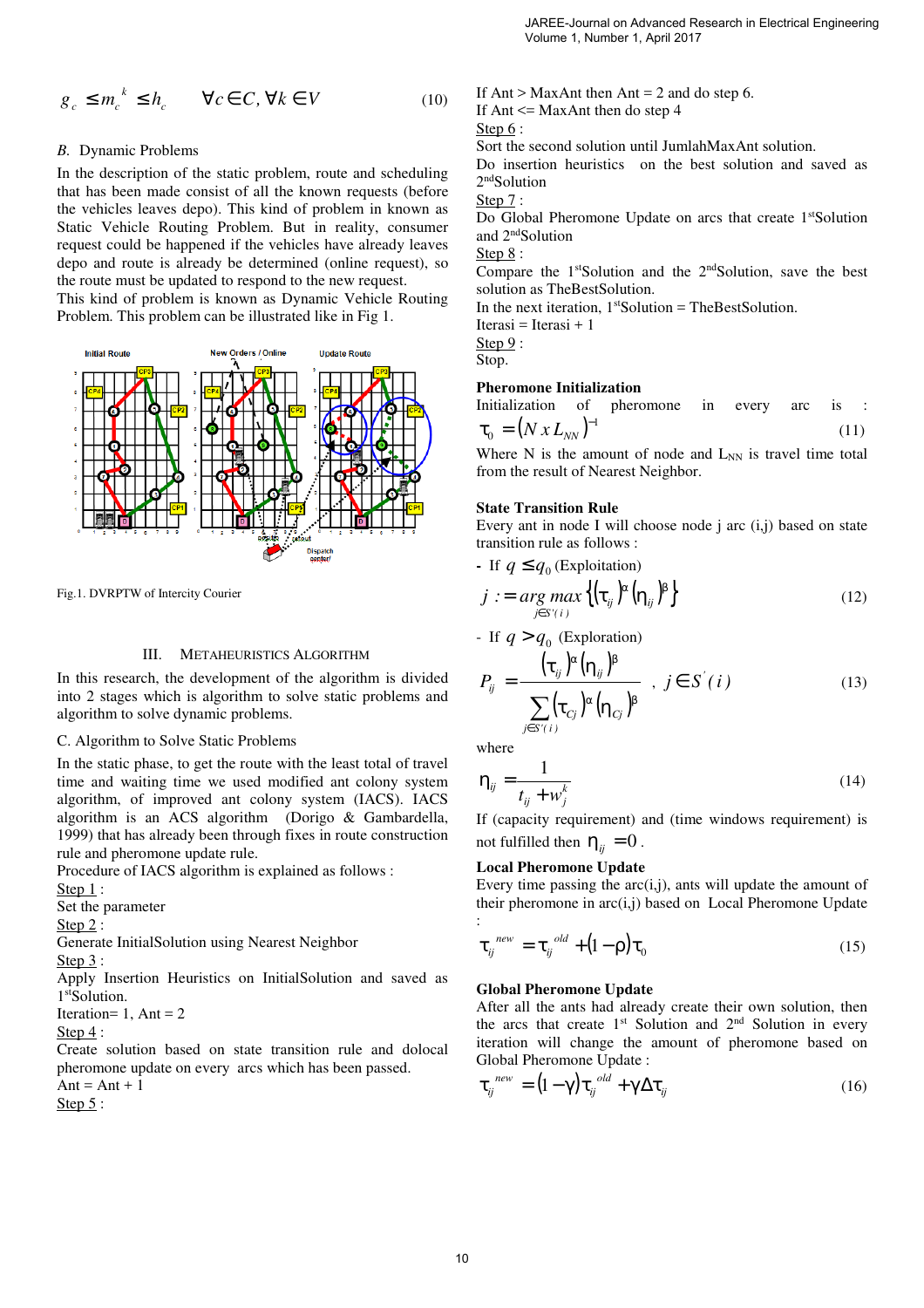where  $(i, j) \in$  tour in the 1<sup>st</sup> Solution and 2<sup>nd</sup> Solution

$$
\Delta \tau_{ij} = \frac{(A-B)+(A-C)}{A} \tag{17}
$$

Where A is the third best travel time total in every iteration, B is the overall best travel time total and C is the best travel time total in every iteration

D. Algorithm to solve dynamic problems

The procedure of the dynamic problems algorithm is as follows:

Step 1 :

Get the position of the vehicles when online request is accepted.

Step 2 :

Identified each of the online request service time.

Slip the online request to the initial route by considering the time window constraint and capacity constraint. If not possible to slip online request node in the initial route, then generate a new route.

Step 3 :

Applied insertion heuristic node so that the route could be obtained with minimum travel time total.

# IV. EXPERIMENTAL RESULTS

IACS algorithm will be implemented on the road networks of Surabaya. In this research, to test the performances of IACS algorithm, IACS will be compared to the nearest neighbor algorithm and nearest neighbor + node insertion heuristic algorithm. IACS parameters that will be used are:  $\alpha = 1$ ,  $\beta = 1$ ,  $\rho = 0.1$ ,  $q_0 = 0.5$ , the amount of ant = 5, maximum number of iteration = 50.

Table 1 and table 2 each show the comparison of travel time total and the amount of vehicles produced by IACS with the nearest neighbor and nearest neighbor + node insertion in static phase for 15 times experiments using Chen's standard data.

TABLE 1. Comparison of total travel time IACS, nearest neighbor, and nearest neighbor + node insertion in static phase using Chen's standard data

| Number<br>N <sub>0</sub><br>of |         | Total Travel Time (s) |         |           | <b>IACS</b> optimation<br>(%) |         |
|--------------------------------|---------|-----------------------|---------|-----------|-------------------------------|---------|
|                                | off.req | <b>IACS</b>           | $NN+NI$ | <b>NN</b> | <b>NN</b>                     | $NN+NI$ |
| 1                              | 6       | 24648                 | 41592   | 33018     | 40,74                         | 25,35   |
| $\overline{2}$                 | 8       | 31794                 | 44478   | 37980     | 28,52                         | 16,29   |
| 3                              | 8       | 31740                 | 44718   | 38100     | 29,02                         | 16,69   |
| 4                              | 10      | 38784                 | 50430   | 41304     | 23,10                         | 6,10    |
| 5                              | 10      | 24750                 | 47418   | 44040     | 47,80                         | 43,80   |
| 6                              | 12      | 24894                 | 64578   | 54642     | 61,45                         | 54,44   |
| 7                              | 12      | 25812                 | 42852   | 35412     | 39.76                         | 27,11   |
| 8                              | 14      | 37590                 | 44562   | 41442     | 15,65                         | 9,30    |
| 9                              | 14      | 37968                 | 63672   | 51456     | 40.37                         | 26,21   |
| 10                             | 16      | 39126                 | 78900   | 69288     | 50.42                         | 43,53   |
| 11                             | 16      | 44088                 | 79062   | 67032     | 44,24                         | 34,23   |
| 12                             | 18      | 46974                 | 56430   | 54174     | 16,76                         | 13,30   |
| 13                             | 18      | 41484                 | 61314   | 53562     | 32.34                         | 22,55   |

| $\overline{A}$                | 20 | 344             | 80568         | $\mathbf{z} \cdot \mathbf{z}$<br>3650 | 46,20 | .                |
|-------------------------------|----|-----------------|---------------|---------------------------------------|-------|------------------|
| . .                           | 20 | 5700<br>∪∠<br>τ | 2072<br>63072 | 56598                                 | 54    | $\Delta$<br>رے د |
| $\sqrt{2}$<br>1.1<br>∍<br>. . |    |                 |               |                                       |       |                  |

Based on table 1 we can see that IACS algorithm produced a minimum travel time total in static phase compared to nearest neighbor with the average optimization rate of 36,26% and also with nearest neighbor + node insertion with the optimization rate of 26,62%.

TABLE 2. Comparison of number of vehicles IACS, nearest neighbor, and nearest neighbor + node insertion in static phase using Chen's data standar

| No             | Number of  | Number of Vehicles |         |                |  |  |
|----------------|------------|--------------------|---------|----------------|--|--|
|                | Online Req | <b>IACS</b>        | $NN+NI$ | <b>NN</b>      |  |  |
| 1              | 6          | 2                  | 4       | 3              |  |  |
| $\overline{c}$ | 8          | 3                  | 5       | 5              |  |  |
| 3              | 8          | 3                  | 5       | 4              |  |  |
| $\overline{4}$ | 10         | 4                  | 5       | 4              |  |  |
| 5              | 10         | $\overline{2}$     | 5       | 4              |  |  |
| 6              | 12         | 3                  | 9       | 8              |  |  |
|                | 12         | 3                  | 5       | 4              |  |  |
| 8              | 14         | 4                  | 5       | 4              |  |  |
| 9              | 14         | 4                  | 7       | 6              |  |  |
| 10             | 16         | 4                  | 9       | $\mathbf Q$    |  |  |
| 11             | 16         | 4                  | 8       | $\overline{7}$ |  |  |
| 12             | 18         | 5                  | 7       | 6              |  |  |
| 13             | 18         | 5                  | 8       |                |  |  |
| 14             | 20         | 5                  | 11      | 10             |  |  |
| 15             | 20         | 5                  | 8       |                |  |  |

Based on table 2 we can see that IACS algorithm produced the least amounts of vehicles compared to nearest neighbor and nearest neighbor + node insertion in dynamic phase.

Table 3 and table 4 each show the comparison of travel time total and the amounts of vehicles produced by IACS compared with nearest neighbor and nearest neighbor + node insertion in dynamic phase for 15 times experiments using Chen's standard data.

TABLE 3. Comparison of IACS travel time total, nearest neighbor, and nearest neighbor + node insertion in dynamic phase using Chen's standard data

| Number<br>No<br>of |                | Total Travel Time (s) |         |       | <b>IACS</b> optimation<br>(%) |         |
|--------------------|----------------|-----------------------|---------|-------|-------------------------------|---------|
|                    | off.req        | <b>IACS</b>           | $NN+NI$ | NN    | NN                            | $NN+NI$ |
| 1                  | 2              | 24828                 | 41772   | 33198 | 40,56                         | 25,35   |
| $\overline{2}$     | $\overline{2}$ | 32280                 | 44478   | 44592 | 27,42                         | 16,29   |
| 3                  | 3              | 42528                 | 55410   | 48792 | 23,25                         | 16,69   |
| 4                  | $\overline{2}$ | 44796                 | 59992   | 50796 | 25,33                         | 6,10    |
| 5                  | 3              | 35076                 | 54780   | 48006 | 25,97                         | 43,80   |
| 6                  | $\overline{2}$ | 28872                 | 64578   | 57312 | 55,29                         | 54,44   |
| 7                  | 3              | 39300                 | 47112   | 47100 | 16,58                         | 27,11   |
| 8                  | $\overline{2}$ | 39762                 | 54054   | 50934 | 26.44                         | 9,30    |
| 9                  | $\overline{4}$ | 48294                 | 65826   | 54660 | 26,63                         | 26,21   |
| 10                 | 3              | 50718                 | 83748   | 76674 | 39,44                         | 43,53   |
| 11                 | $\overline{4}$ | 46674                 | 79080   | 67050 | 40,98                         | 34,23   |
| 12                 | 3              | 54552                 | 63174   | 60918 | 13,65                         | 13,30   |
| 13                 | 5              | 55188                 | 69618   | 61974 | 20,73                         | 22,55   |
| 14                 | 3              | 55314                 | 83190   | 76272 | 33,51                         | 41,15   |
| 15                 | 5              | 59526                 | 71838   | 65364 | 17,14                         | 19,25   |

Based on table 3 we can see that IACS algorithm produced a minimum travel time total in dynamic phase compared to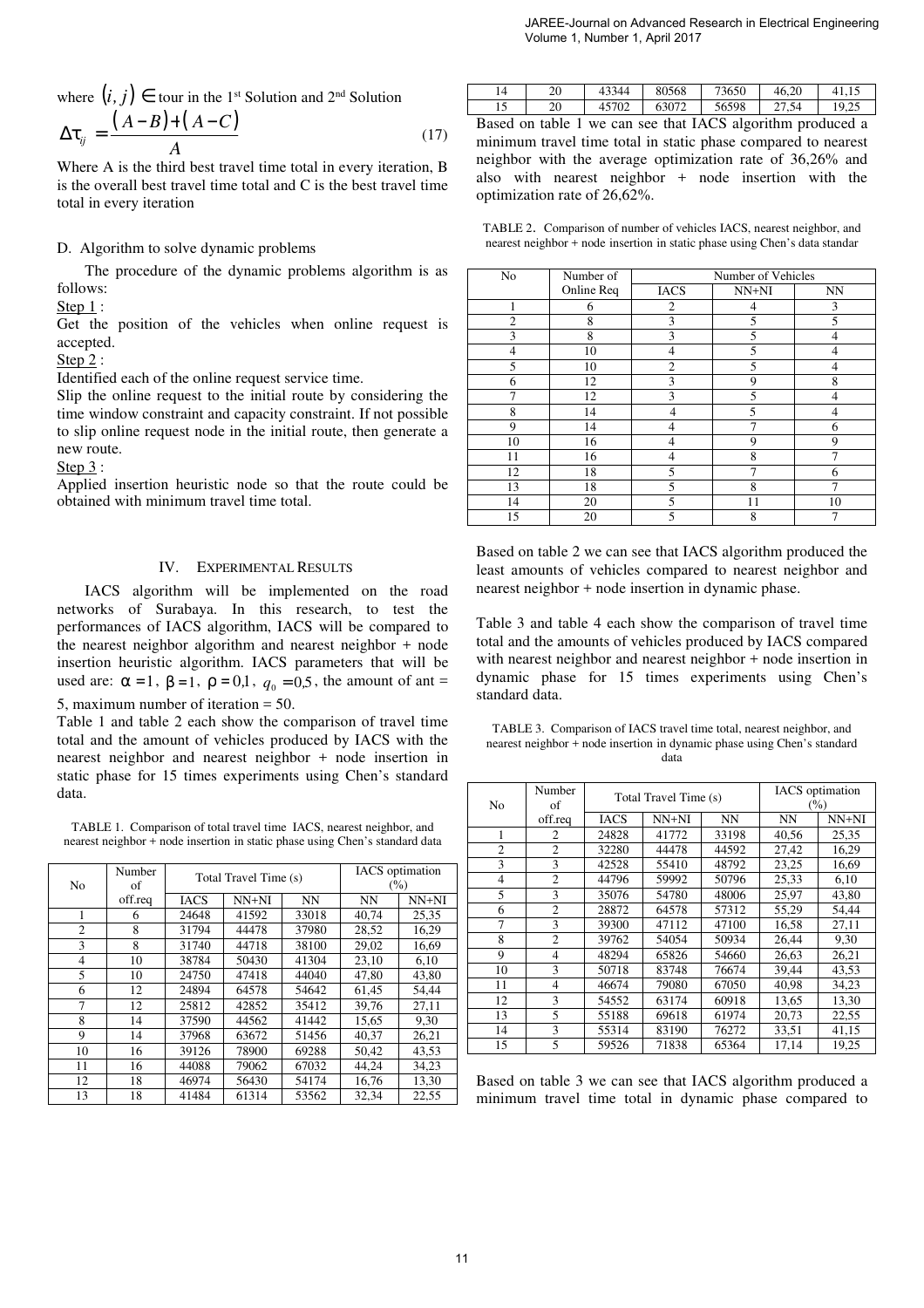nearest neighbor with the average optimization rate of 33,86% and also with nearest neighbor + node insertion with the optimization rate of 26,62%.

TABLE 4. Comparison of IACS vehicles, nearest neighbor, and nearest neighbor + node insertion in dynamic phase with the same offline request as table 2 with Chen's data.

| No             | Number of      | Number of Vehicles |                |           |  |  |
|----------------|----------------|--------------------|----------------|-----------|--|--|
|                | Online Req     | <b>IACS</b>        | $NN+NI$        | <b>NN</b> |  |  |
|                | $\overline{c}$ | $\overline{2}$     | 4              | 3         |  |  |
| $\overline{2}$ | $\overline{2}$ | 3                  | 5              | 6         |  |  |
| 3              | 3              | $\overline{4}$     | 6              | 5         |  |  |
| 4              | $\overline{2}$ | 5                  | 6              | 5         |  |  |
| 5              | 3              | 3                  | 5              | 5         |  |  |
| 6              | $\overline{c}$ | 3                  | 9              | 8         |  |  |
| 7              | 3              | 5                  | 5              | 5         |  |  |
| 8              | $\overline{2}$ | 4                  | 6              | 5         |  |  |
| 9              | $\overline{4}$ | 5                  | 7              | 6         |  |  |
| 10             | 3              | 5                  | 10             | 9         |  |  |
| 11             | 4              | 5                  | 8              | 7         |  |  |
| 12             | 3              | 6                  | $\overline{7}$ | 7         |  |  |
| 13             | 5              | 7                  | 10             | 9         |  |  |
| 14             | 3              | 6                  | 11             | 10        |  |  |
| 15             | 5              | 6                  | 8              | 7         |  |  |

After metaheuristics algorithm is tested in Chen's standard data, the next step is to implement the metaheuristics algorithm on the networks data of the roads in Surabaya.

TABLE 5. Comparison of IACS travel time total, nearest neighbor, and nearest neighbor + node insertion in static phase using the networks data of Surabaya's road

| No | Number<br>οf |             | Total Travel Time (s) |       | <b>IACS</b> optimation<br>(9) |         |
|----|--------------|-------------|-----------------------|-------|-------------------------------|---------|
|    | off.rea      | <b>IACS</b> | $NN+NI$               | NN    | <b>NN</b>                     | $NN+NI$ |
|    | 10           | 6635        | 13197                 | 33198 | 49.72                         | 36,40   |
|    | 30           | 24838       | 36048                 | 44592 | 31.10                         | 28.43   |
|    | 50           | 36049       | 50981                 | 48792 | 29.29                         | 26,17   |

Based on table 5 we can see that IACS algorithm produced a faster travel time total compared to the nearest neighbor on static phase with the average optimization rate of 33,8% and with nearest neighbor + node insertion with the optimization rate of 26,62%.

TABLE 6. Comparison of IACS vehicles, nearest neighbor, and nearest neighbor + node insertion in dynamic phase

| N٥ | Number of  | Number of Vehicles           |  |  |  |  |
|----|------------|------------------------------|--|--|--|--|
|    | Online Req | <b>IACS</b><br>$NN+NI$<br>NN |  |  |  |  |
|    |            |                              |  |  |  |  |
|    |            |                              |  |  |  |  |
|    |            |                              |  |  |  |  |

Based on table 6 we can see that IACS algorithm produced the least amount of vehicles compared to nearest neighbor and nearest neighbor + node insertion in static phase.

TABLE 7. Comparison of IACS travel time total, nearest neighbor, and nearest neighbor + node insertion in dynamic phase using the networks data of Surabaya's road

| No | Number of<br>Online.Req | Total Travel Time (s) |         |           | <b>IACS</b> optimation<br>(%) |         |
|----|-------------------------|-----------------------|---------|-----------|-------------------------------|---------|
|    |                         | <b>IACS</b>           | $NN+NI$ | <b>NN</b> | <b>NN</b>                     | $NN+NI$ |
|    |                         | 10987                 | 13197   | 17198     | 36.11                         | 16.75   |
|    |                         | 27178                 | 32012   | 34192     | 20.51                         | 15,10   |
|    |                         | 50129                 | 54388   | 56792     | 11.73                         | 7,83    |

Based on table 7 we can see that IACS algorithm produced a faster travel time total in dynamic phase compared to nearest neighbor with the average optimization rate of 22,78% an also with nearest neighbor + node insertion with the optimization of 13,23%

TABLE 8. Comparison of IACS vehicles, nearest neighbor, and nearest neighbor + node insertion in dynamic phase

| NO. | Number of  | Number of Vehicles |  |  |  |  |
|-----|------------|--------------------|--|--|--|--|
|     | Online Req | <b>IACS</b>        |  |  |  |  |
|     |            |                    |  |  |  |  |
|     |            |                    |  |  |  |  |
|     |            |                    |  |  |  |  |

Based on table 8 we can see that IACS algorithm produced the least amounts of vehicles compared to nearest neighbor and nearest neighbor + node insertion in dynamic phase.

# V. CONCLUSIONS

Based on the results, the developed algorithm produced a better travel time total in dynamic phase compared to nearest neighbor with the average optimization rate of 22,78% an also with nearest neighbor + node insertion with the average optimization rate of 13,23%. In addition, the developed algorithm produced the least amounts of vehicles compared to nearest neighbor and nearest neighbor + node insertion in dynamic phase.

# **References**

- [1] Champbell, A.M., Martin S (2004), "Efficient Insertion Heuristics for Vehicle Routing and Schdulling Problems".
- [2] Chen, C.H., Ting, C.J. (2004), " An Improved Ant Colony Systems Algorithm for The Vehicle Routing Problem", Working Paper 2004-001, Department of Industrial Engineering and Management, Yuan Ze University, Taiwan.
- [3] Chen, C.H., Ting, C.J. (2005), "A Hybrid Ant Colony System for Vehicle Routing Problem with Time Windows," Journal of the Eastern Asia Society for Transportation Studies, Vol.6, pp.2822-2836.
- [4] Donati, Gambardella,M., Rizzoli, A.E.,Casagrande,N.,Montemanni, R. (2002), "Time Dependent Vehicle Routing Problem with an Ant Colony System," Instituto Dalle Molle di Studi sull'Intelligenza Artificiale (IDSIA).
- [5] Gambardella,L.M., Dorigo,M. (2000), " An Ant Colony System Hybridized with a New Local Search for the Sequential Ordering Problem," INFORMS Journal on Computing Vol.12, No.3.
- [6] Gambardella, L.M, Tai, E., Agazzi, G.,"A Multiple Ant Colony System for Vehicle Routing Problem with Time Window", McGraw Hill, London
- [7] Gendreau, M., Guertin, F., Potvin, J., Seguin, " Neighborhood Search Heuristic for a Dynamic Vehicle Dispatching Problem with Pick-Up and Delivery", Universite de Montreal